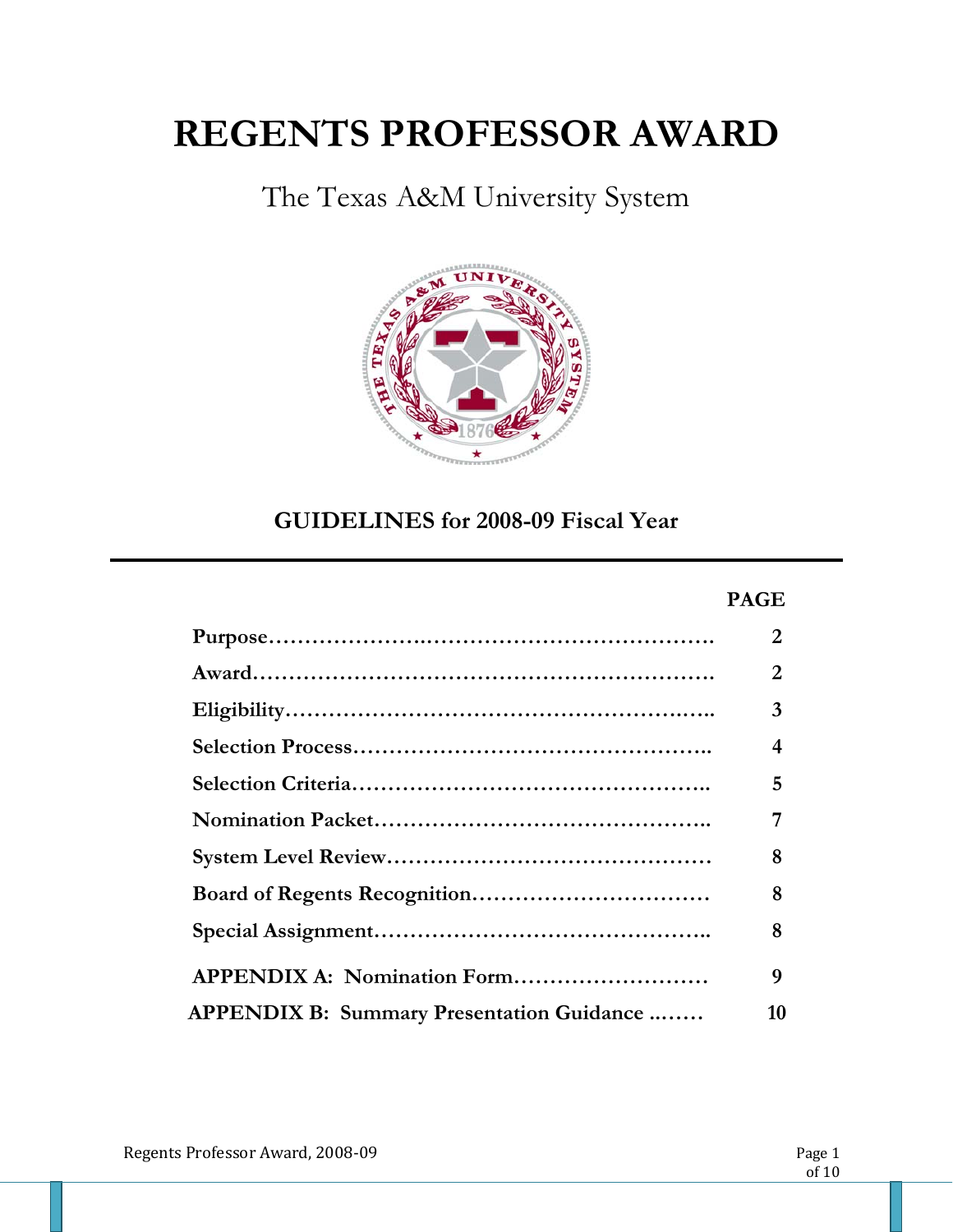### **REGENTS PROFESSOR AWARD**

### **The Texas A&M University System**

### **1. PURPOSE**

The purpose of the Regents Professor Award of The Texas A&M University System (A&M System) is to honor individuals at the rank of professor or equivalent whose performance as faculty members not only to their institution, agency or health science center component, but also to the community, the State of Texas, and/or at the international level has been exemplary.

### **2. AWARD**

A Regents Professor may be selected every year.The award will consist of the following:

- Recipients will be designated as a "Regents Professor" and shall retain this title for the duration of their service within the A&M System.
- Recipients will receive a nine thousand-dollar stipend (\$9,000), payable in the amount of three thousand dollars (\$3,000) for three consecutive years as a non-base award. The stipend will be funded from each respective institution, agency, or health science component through the normal budgeting process.
- The Regents Professor will be given a special commemorative medallion bearing the seal of the A&M System which will be encased in a wooden frame with an inscribed plaque. The medallion is to be worn on occasions when academic regalia is required. Each shall also be presented with a certificate, dated and sealed by the A&M System, and signed by the Chancellor and the Chairman of the Board of Regents, designating the recipient as a Regents Professor.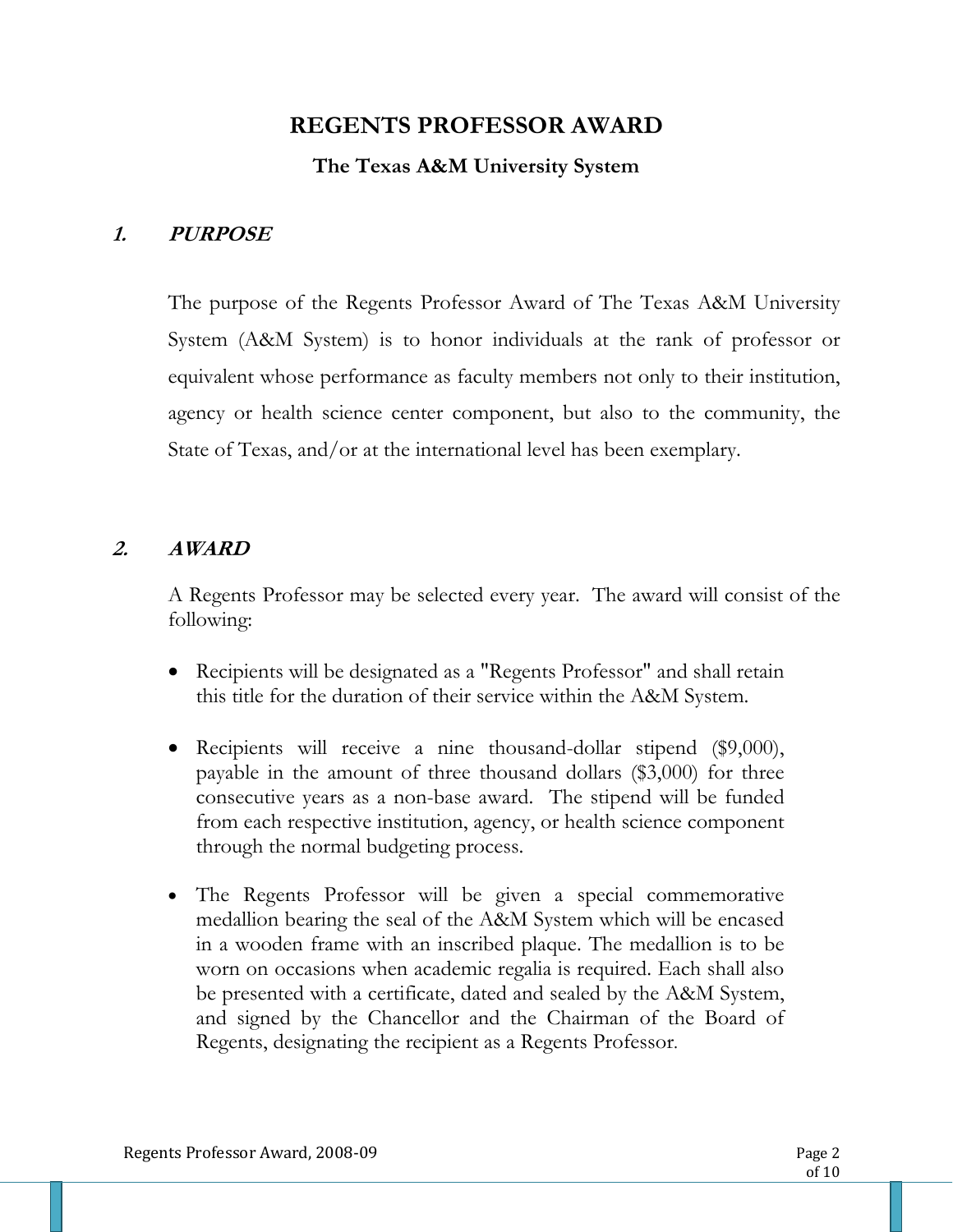### **3. ELIGIBILITY**

A nominee for a Regents Professor Award shall be a full-time faculty member who has held the rank of professor or equivalent for a minimum of five consecutive years at a System university, agency (may include department heads), or health science component and who presents evidence of the following:

- A record of distinguished teaching combined with accomplishments of research or other creative or scholarly activity;
- A record of outstanding service both at the local and state and/or national, and/or international levels;
- A record of notable indicators of the potential for continuation of distinguished performance in teaching (including contributions in research or other creative or scholarly activity and outstanding service); and
- A record of demonstrated commitment to the university/agency or health science component.

Individuals who are recipients of the Regents Fellow Service Award are ineligible.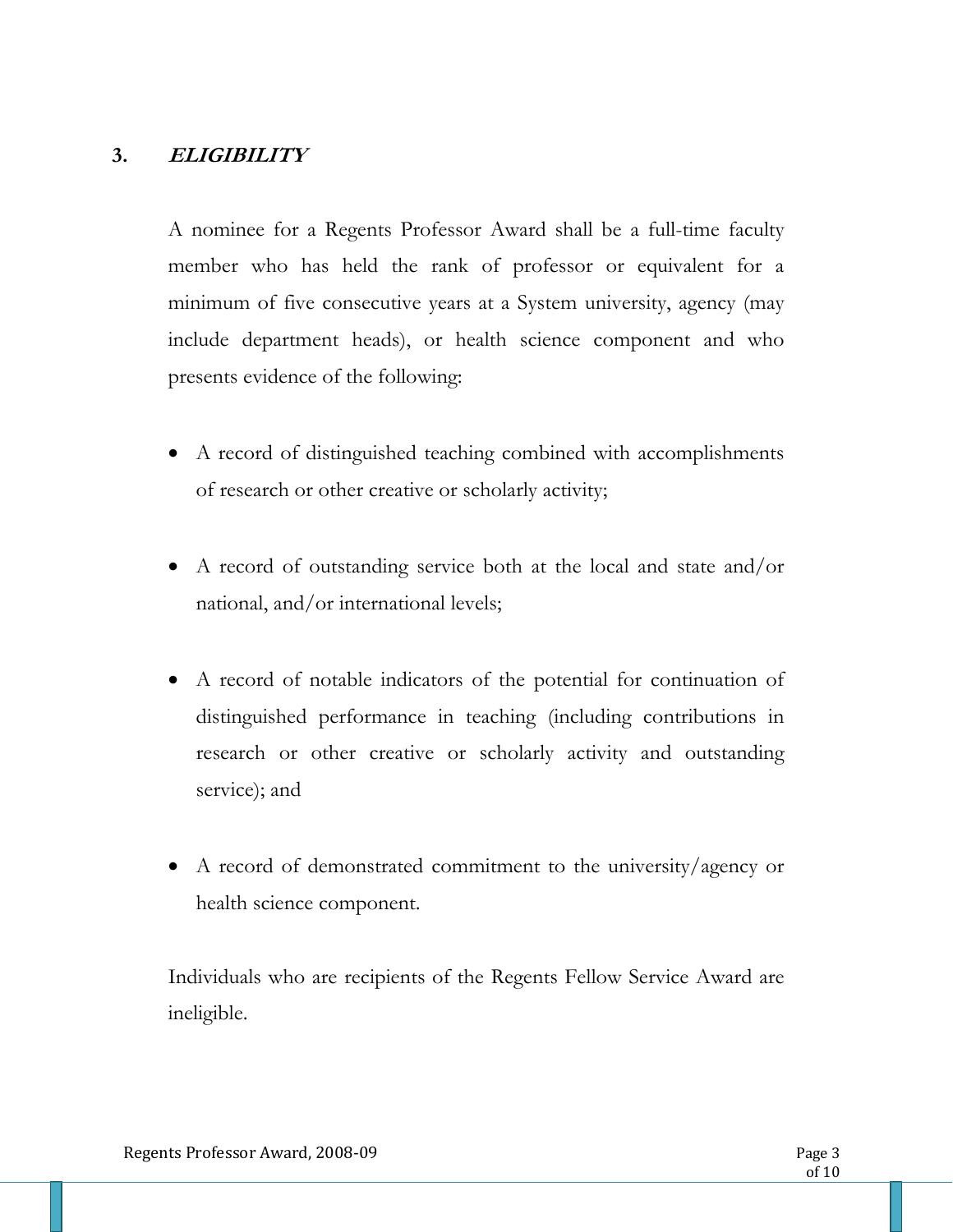### **4. SELECTION PROCESS**

Upon receipt of the Chancellor's Call for Nominations for the Regents Professor Award, the president/vice chancellor of the respective university/agency/health science center will announce the start-up for the selection process. A local selection committee shall be appointed by the local faculty governance structure with the concurrence of the university/health science center president or program vice chancellor who shall inform the committee that the Regents Professor Award is to recognize distinguished teaching performance that includes but that does not make dominant in the evaluation process productivity of research, scholarly or creative work (See section 5, Selection Criteria.)

The committee will issue a general call to students, faculty and administrators for nominations for Regents Professor. From those nominations, and based on the nominating letters, the committee will select a limited number of nominees from whom they will request additional information as specified in the Selection Criteria section.

The committee will review the criteria materials (and may interview candidates along with on and off-campus peers) and make its recommendation to the appropriate president (through the office of the chief academic officer) or vice chancellor.

Candidates who have joint appointments in two universities/agencies/health science components will require review and approval by the chief executive officer of each university/agency/health science component. The president or vice chancellor, with input from appropriate administrators (such as chief academic officers, deans, chairs, and directors) may submit a recommendation to the Chancellor as a part of the Nomination Packet.

**Institutions having less than 140 full time professors or equivalent may forward one recommendation for Regents Professor; those having more than 140 full-time professors or equivalent may forward two recommendations**. **Each program (Engineering and Agriculture) may forward one nomination.** 

A university/agency/health science component may not increase its number of candidates in a given year in order to make up for years in which it did not submit recommendations. The primary evaluation of the candidate's qualifications shall be the responsibility of the university, agency or health science center.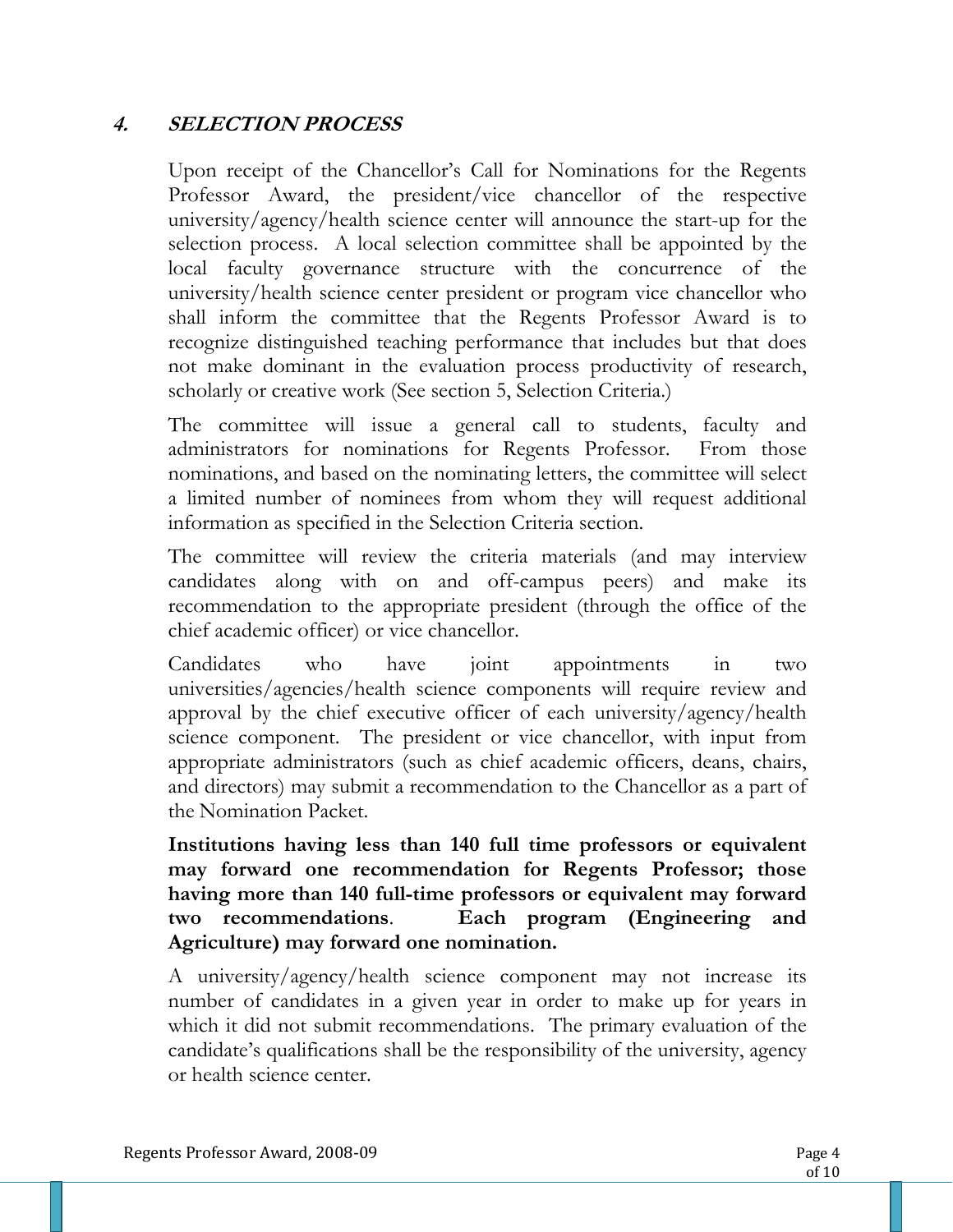### **5. SELECTION CRITERIA**

The Regents Professorship is a prestigious award from the System to highlight exemplary faculty. Therefore, the packet assembled for review should offer a summary of the best of the nominee's performance in teaching, research, and service during his or her career.

Each selected nominee is asked to submit an award portfolio (complied within a one-inch notebook) including, but not limited to, the suggested materials in each of the following areas:

### **Teaching Performance (suggested weight: 50%)**

Each full-time employee who earns the rank of professor is expected to have achieved success in imparting sufficient content in his or her discipline to enable students in his or her courses to achieve the expected outcomes needed to prepare them for more advanced study and/or for entry into selected professions.

A nominee for the Regents Professor Award is expected to have mastered the capability of having students achieve performance outcomes at a notable level acknowledged by a substantial population of former students, faculty within and/or outside the unit or other persons in a position to judge performance outcomes.

Submission Materials:

- (a) Narrative presentation including philosophy of reaching, courses, developed, teaching methodology;
- (b) Description of innovative teaching materials, methods, uses of technology, etc.;
- (c) Formal standard evaluations (students, peers, supervisors);
- (d) Citations or other acknowledgements by former students (e.g. letters, e-mails, cards, etc.);
- (e) Other assessments (e.g. licensure examination records of former students, letters of commendation from peers inside and/or outside System component);
- (f) Teaching awards/recognition; and
- (g) Other applicable documentation.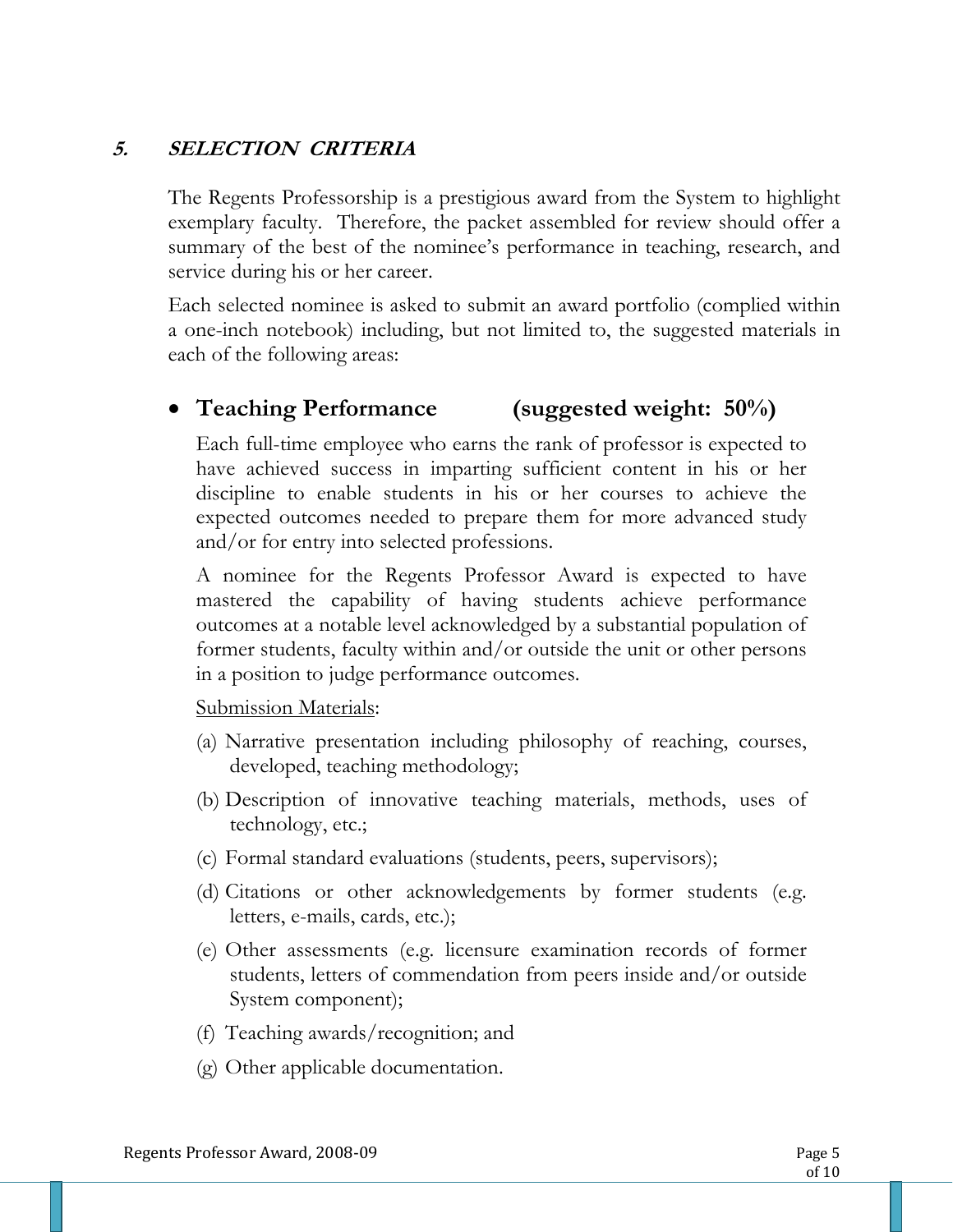### **Research or other Creative Scholarly Activity (suggested weight: 25%)**

Each full-time employee who earns the rank of professor is expected to have achieved success in contributing new knowledge to his or her discipline or to a related discipline.

A nominee for the Regents Professor Award is expected to have made contributions to his or her discipline within each five year period. In addition to having produced research, creative works, and scholarly works, it is desirable for one to have mentored students and junior faculty and to have infused the research, creative works, and scholarly works into one's teaching.

#### Submission Materials:

- (a) Samples of research, creative works and scholarly works (e.g. books, articles, electronic presentations, monographs, invited papers, reports, etc.);
- (b) Letters of support, conference programs, and other items that evidence involvement of student and/or junior faculty in research, creative works and scholarly works.

### **Service (suggested weight: 25%)**

Each full-time employee who earns the rank of professor is expected to have made contributions to professional organizations, societies, and/or communities during his or her career.

A nominee for the Regents Professor Award is expected to have invested his or/her time and expertise in advancing professional organizations, special projects/initiatives that promote the mission and goals for the System component with which he or she is affiliated. This investment should not exceed that for which professors are normally compensated. Such service must extend over multiple years and involve the application of intellectual skills drawing from the candidate's scholarly and research interests to issues of public concern.

Submission Materials:

- (a) A narrative summary of service on the local, state, national and international level (including names or organizations or agencies served, descriptions of service and dates of service).
- (b) A listing of awards and recognitions for service.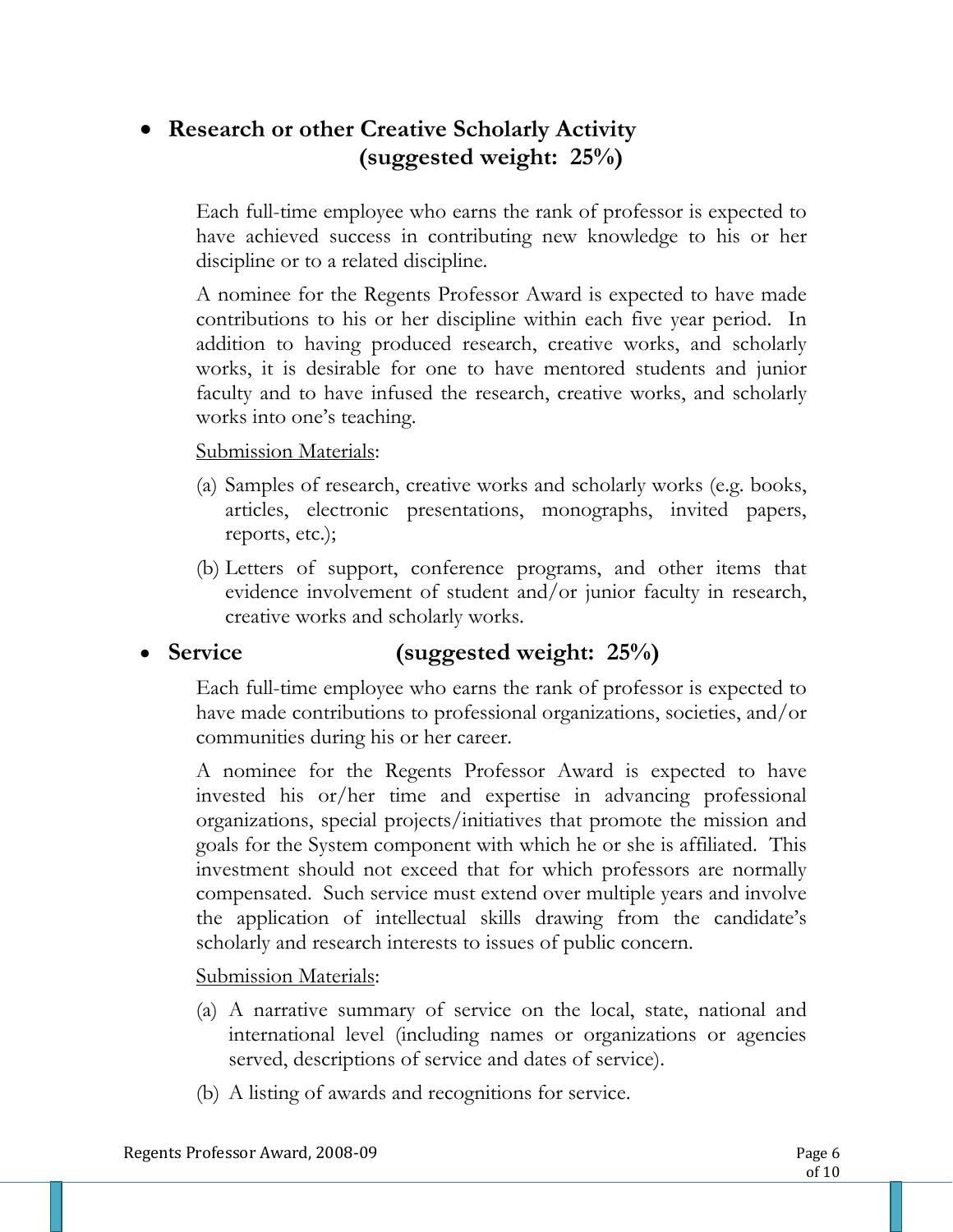### **6. NOMINATION PACKET**

Following review and concurrence by the Chief Executive Officer, or each Chief Executive Officer in the case of joint appointments, a formal nomination packet will be prepared for submission to the Chancellor, through the Office of the Vice Chancellor for Academic Affairs.

A Regents Professor Award nomination packet will consist of two separate submissions, as follows:

### **(1) Electronic Submission: AA-agendaitems@tamu.edu**

- A brief *letter of transmittal* from the president/program vice chancellor;
- A *brief description* of the institution/agency's /health science component's *nomination, review and selection process*, to include criteria which were considered;
- A current and moderately detailed *vita* (no more than 25 pages) containing full information on the nominee's career;
- A color [headshot] *photograph* of nominee (submitted as an electronic file – jpg, with a resolution of 300 dpi – not embedded in a Word or pdf file);
- A *summary presentation* (five-page maximum) prepared by the chief executive officer or their designee on the Regents Professor candidate that contains a compilation of the nominee's most outstanding qualifications, major achievements, and contributions which clearly demonstrate the nominee's competence in exceeding the criteria for the award. *Please refer to Appendix B for guidance in the preparation of this document.*

### **(2) Hardcopy Submission\* (mailed through campus or U.S. mail)**

 An *award portfolio* prepared by the nominee (compiled in a one-inch notebook) that includes a nomination form (*see Appendix A*) and a summary of the nominee's contributions to distinguished service, teaching, and scholarship as defined in Section 5). This portfolio will be returned to the nominee upon completion of the award process.

\***Address Campus mail to**: Office of Vice Chancellor for Academic Affairs, MS 1122

#### **\*Address U.S. mail to**:

Office of Vice Chancellor for Academic Affairs The Texas A&M University System Administrative Offices 200 Technology Way, Suite 2043, College Station, Texas 77845-3424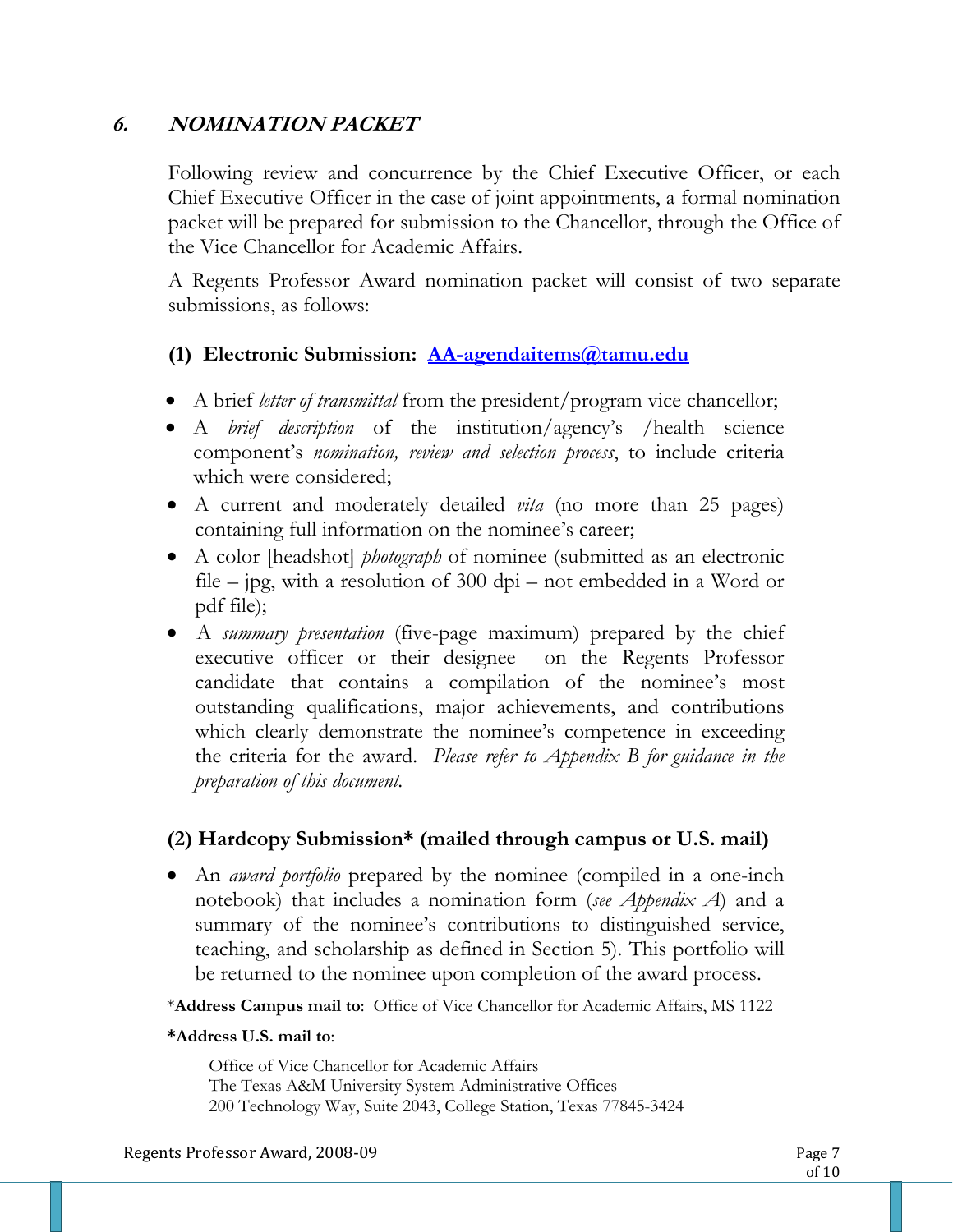#### **<sup>7</sup>**. **SYSTEM LEVEL REVIEW**

A System level committee comprised of the Vice Chancellors for Academic Affairs and for Technology Commercialization will review the Regents Professor nomination packets. Their recommendations will be forwarded to the Chancellor and then to the Board of Regents, upon recommendation by the Chancellor.

#### **8. BOARD OF REGENTS RECOGNITION**

Regents Professor shall be recognized during the fall semester of each year at a Board of Regents meeting or other special occasion at a date chosen by the Board of Regents, in consultation with the Chancellor.

#### **9. SPECIAL ASSIGNMENT**

The designation of Regents Professor carries with it extraordinary responsibilities. Regents Professors are expected to function as role models within the A&M System and to devote appropriate service to system wide activities, both ceremonial and professional, when requested to do so by the Chancellor and/or their chief executive officer.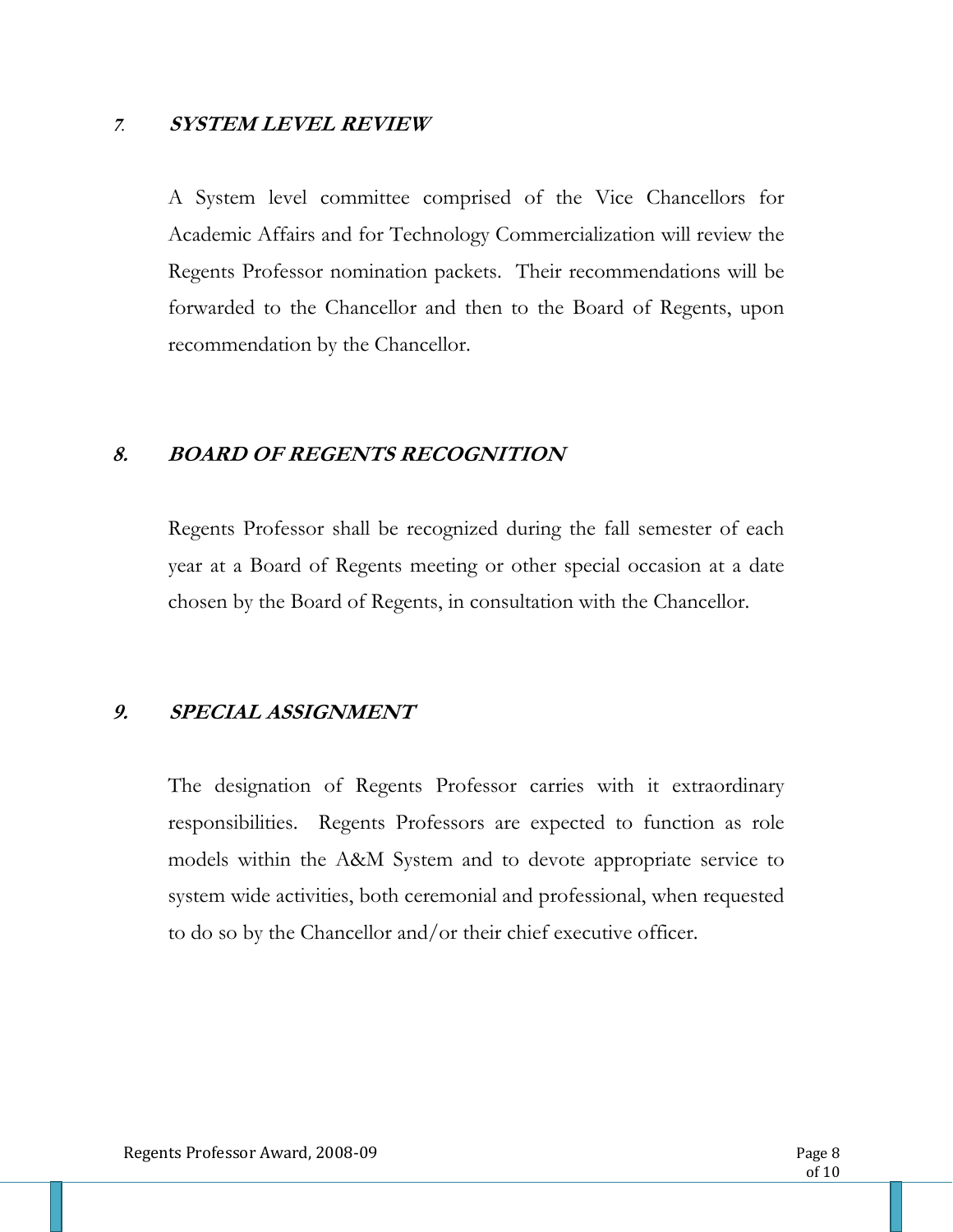## **APPENDIX A Regents Professor Award Nomination Form** to be included in Award Portfolio Notebook

(Please print or type this information)

| Institution/Agency/HSC making recommendation: __________________________________                                                                  |        |
|---------------------------------------------------------------------------------------------------------------------------------------------------|--------|
| Name of Nominee:                                                                                                                                  |        |
| $\frac{1}{MI}$<br>$\overline{First}$<br>Last<br>(Submit as you wish to have your name appear on all associated Regents Professor Award materials) | Suffix |
|                                                                                                                                                   |        |
|                                                                                                                                                   |        |
|                                                                                                                                                   |        |
|                                                                                                                                                   |        |
|                                                                                                                                                   |        |
|                                                                                                                                                   |        |
| Year employed with Institution/Agency/HSC: $19 \_\_\_\_\_\_\$ ; or $20 \_\_\_\_\$                                                                 |        |
|                                                                                                                                                   |        |
|                                                                                                                                                   |        |
|                                                                                                                                                   |        |
|                                                                                                                                                   |        |
|                                                                                                                                                   |        |
|                                                                                                                                                   |        |
|                                                                                                                                                   |        |
|                                                                                                                                                   |        |
|                                                                                                                                                   |        |
|                                                                                                                                                   |        |
| <b>Personal</b> *                                                                                                                                 |        |
|                                                                                                                                                   |        |
|                                                                                                                                                   |        |
|                                                                                                                                                   |        |
| *Information needed for sending invitations to special function sponsored by the A&M System's Board of Regents Office                             |        |
|                                                                                                                                                   |        |

Page 9 Regents Professor Award, 2008-09 of  $10$